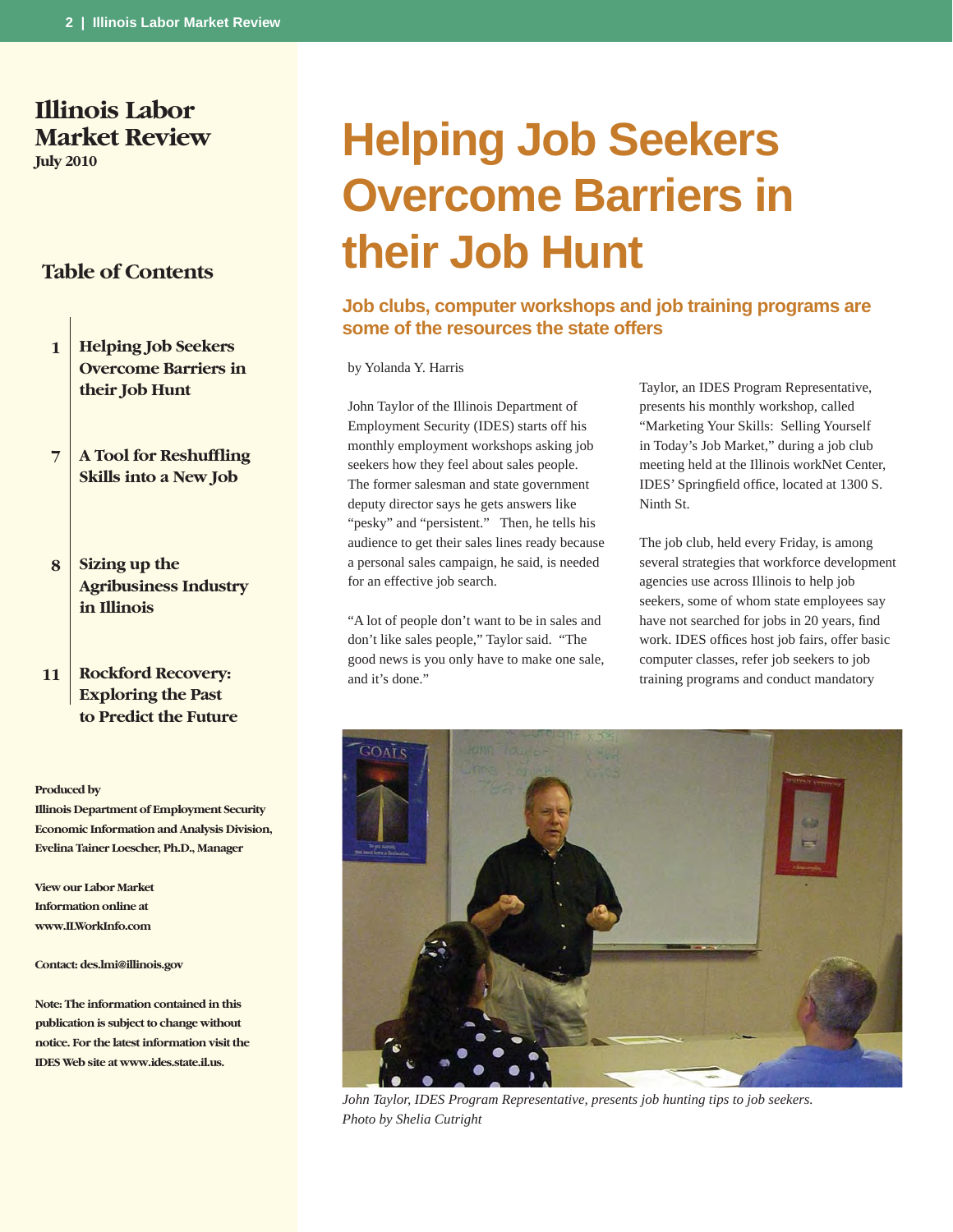one- to two-hour re-employment workshops (offering job hunting tips and an overview of state employment and job training services) for job seekers who have filed claims for unemployment insurance benefits.

"I think they leave the workshops with a glimmer of hope," said Rich Fox, an IDES employee who conducts re-employment workshops and helps job seekers develop resumes at the Workforce Network in Peoria.

In Springfield, Land of Lincoln Workforce Alliance and IDES have held the weekly job club meetings since the fall of 2009. Christine Schick, Workforce Advisor for Land of Lincoln Workforce Alliance, said the job clubs are "therapeutic" for job seekers because they bring people together with similar experiences.

"Some of the same people are coming back and looking forward to it," Schick said. "It's helping people to have that camaraderie and share ideas of job openings that would benefit other people."

That's exactly what a job club should do for job seekers, said Marilyn Moats Kennedy, a Wilmette, Ill.-based management consultant who has written books on career planning and workplace issues. "It's all about helping them find solutions and self help." Although job clubs bring job seekers together, Kennedy cautions that they not become a place where people talk gloomily about job prospects. "With every negative comment, give a positive response."

# **Ridding job seekers of negative feelings**

Reframing negative job or job hunting experiences into positive ones is what Land of Lincoln Workforce Alliances and IDES tackle through an ongoing five-week job search learning series they have offered at the Illinois workNet Center since January of this year. The workshop features sessions on handling job loss grief, understanding computer basics, composing resumes and cover letters, completing online and paper job applications and interviewing.



*The Springfi eld team helping jobseekers improve their job search. From left to right are: Bryon Morlock, Veteran's Employment Representative, IDES; John Taylor, Employment Security Program Representative, IDES; Valerie LeSeure, Workforce Advisor, Land of Lincoln Workforce Alliance; Christine Schick, Workforce Advisor, Land of Lincoln Workforce Alliance; Jay Schukai, Veteran's Employment Representative, IDES; and Sheila Cutright, Employment Security Service Representative, IDES. Photo by Terry Andrick.*

The first workshop session in the series tackles the emotional barriers to a successful job search and is led by Valerie LeSeure, Workforce Advisor for Land of Lincoln Workforce Alliance. LeSeure helps job seekers rid themselves of negative attitudes that could manifest during job interviews.

 "If you can let go of negative feelings associated with your job loss, and let your mind be quieted, you can process it easier," LeSeure said. "And you can open yourself up to new opportunities."

LeSeure said job seekers come into the Springfield office with a range of emotions, including anger, denial, fear and shock. "I spend a lot of time with people in my office with a lot of Kleenex." She even brings a box of Kleenex with her to her workshops.

LeSeure helps job seekers cope with job loss by offering the following tips: accept that job loss is beyond one's control, tap

into a greater spiritual power for strength, share one's inner feelings with a confidant, make attitudinal changes, redefine what is meaningful or valuable and volunteer. "Doing something positive for someone else causes a brain reaction. " LeSeure said. "It can be a mood elevator."

In addition to serving as a mood elevator, volunteering could lead to a new job, said Jerry Brumsfield, an Employment Service Representative who helps job seekers in the IDES Chicago office located at 8750 S. Stony Island. "If you can't do a job and get paid for it, do volunteer work, and that will lead to a job."

Kennedy suggests that job seekers make either temporary or volunteer work a part of their weekly routine. "Two days a week you should either be working a job or volunteering. Three days a week, you should be job hunting." She explained that job hunting five days a week can cause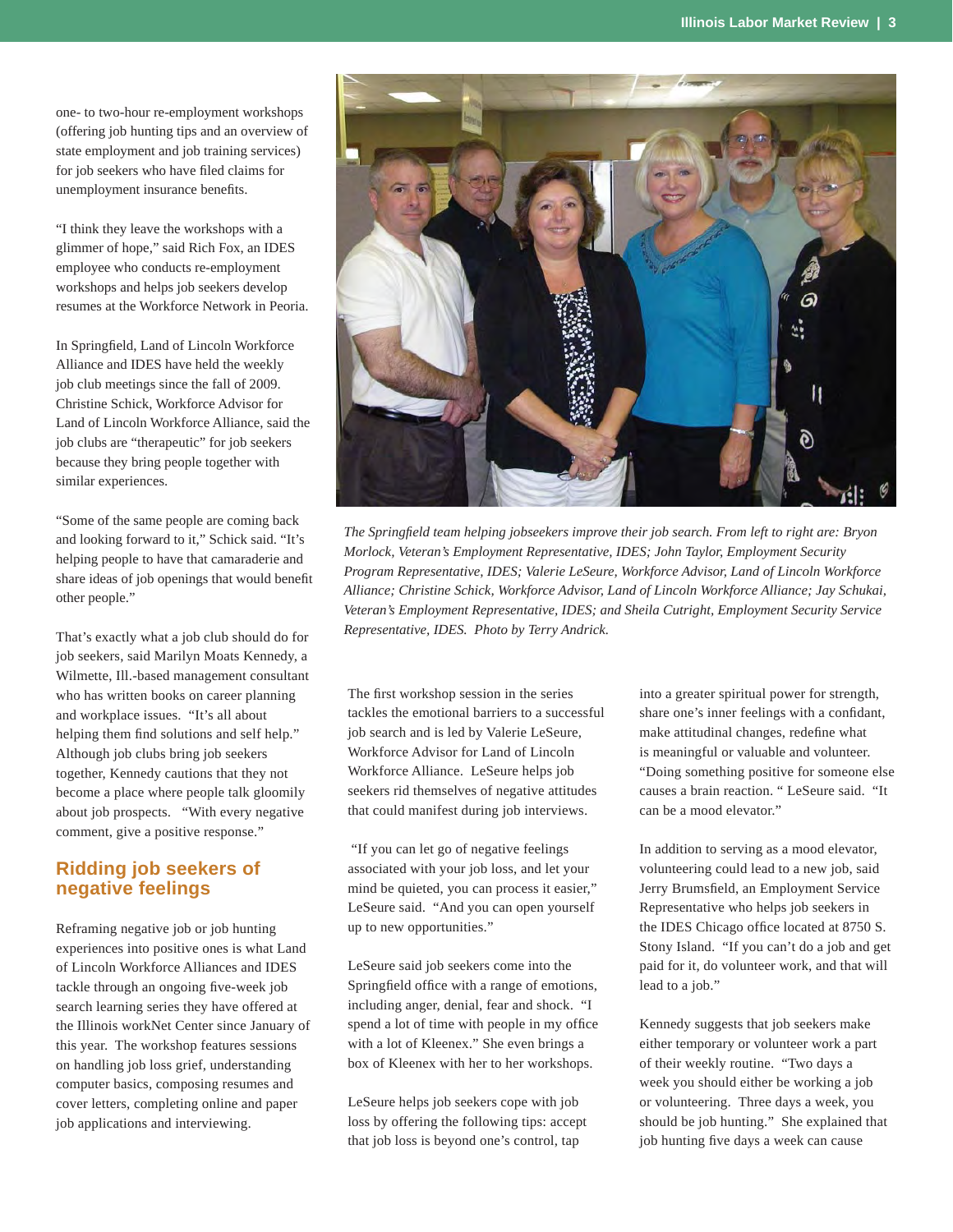# **Job Hunting Tips from a Salesman**

John Taylor, experienced salesman and an Illinois Department of Employment Security presenter on job hunting, offers job seekers the following tips:

### **• Understand your target market.**

Determine what employers you will target, research them, and know what you can offer them.

#### **• Account for your time.**

Track how you spend your time during the day so that you can avoid wasting time.

**• Do not just hunt for jobs online.** 

Make cold calls to employers.

#### **• Know your numbers.**

Know how many people you have called each day and their responses.

- **Have good marketing materials.** A resume, a portfolio, if appropriate, and a professional image.
- **Change your attitude about rejection. Avoid negative thinking.**

You aren't going to get to "yes" without a lot of "noes."



burnout. But temping a couple of days a week keeps job seekers active while providing income. Volunteering, as an alternative, leads to job contacts.

Just like in sales, the more calls or direct contact that job seekers make with employers, said Taylor, the closer they come to finding a job.

## **Decreasing anxiety about computers**

The Illinois workNet Center staff in Springfield observed that some of their job seekers who were not familiar with computers had increased anxiety about job hunting. So the second workshop in the center's five-week job hunting series offers job seekers basic training on computers and on using www. IllinoisSkillsMatch.com, IDES' online job matching system. "Once the fear factor is over and they gain confidence, that is half the battle," Schick said.

The third workshop in the center's job search series instructs job seekers on developing electronic resume and cover letters. In week four, job seekers get tips on how to complete online job applications. "One of the things people don't know is that they're being timed," said Schick. "If they take too much

time, they could become disqualified." Also realizing this dilemma, IDES' Rockford office teamed up with Entre' Computer Solutions, which held nine months of free on-site computer classes for job seekers.

# **Helping job seekers sell themselves**

Once job seekers overcome negative feelings about job hunting and become more at ease with using a computer and the Internet, they are ready to hear IDES' John Taylor's tips on making the sale.

Prior to joining IDES in 2009, Taylor enjoyed an 11-year career in sales, where he sold products ranging from industrial supplies and copiers to management consultant services. He advises job seekers to liken their job search to a sales job. And he tells them to not take rejection personally.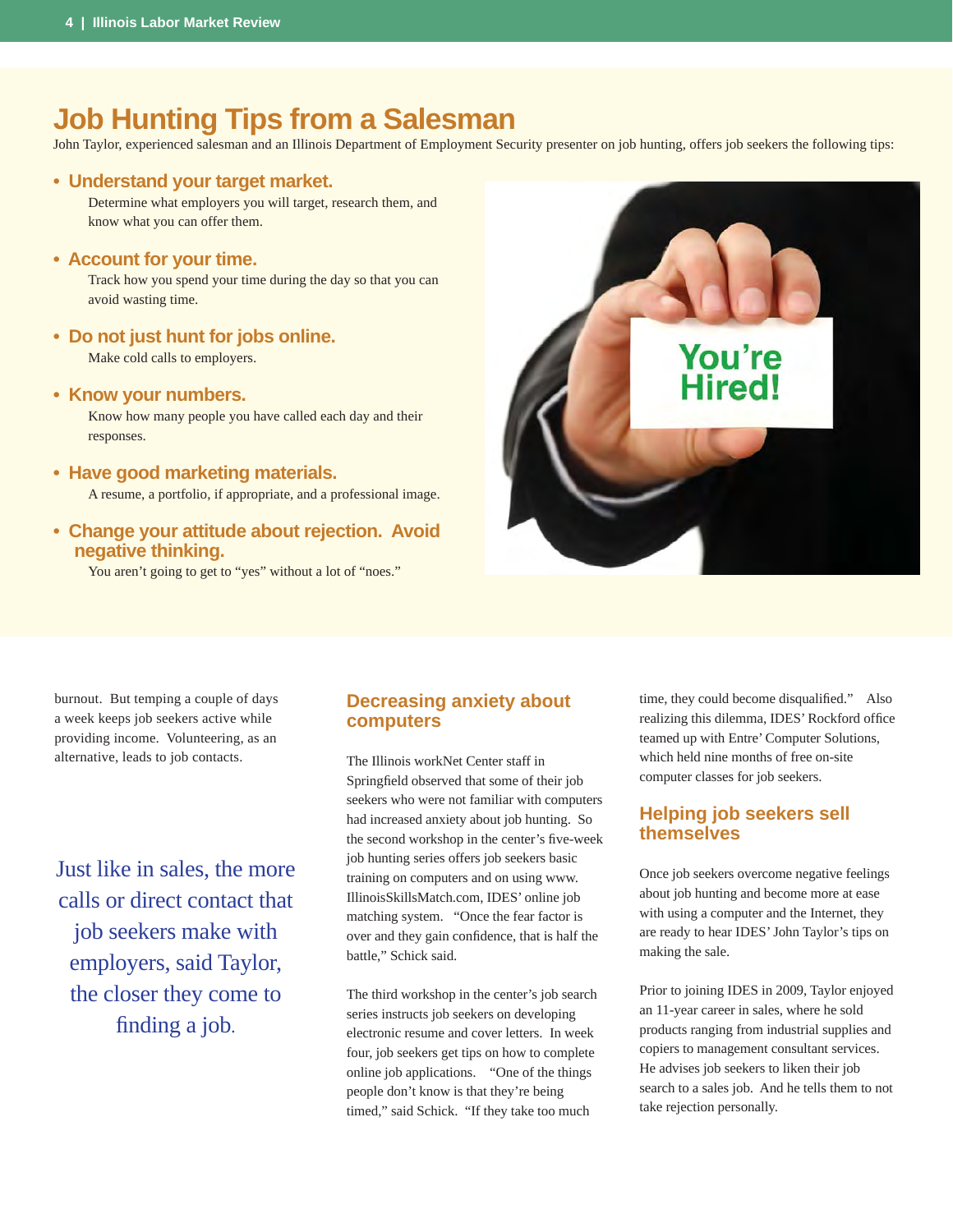"You aren't going to get to 'yes' without a lot of 'noes.' Look forward to them because you're going to get closer to yes," said Taylor, who also served as a Deputy Director for the Illinois Department of Commerce and Community Affairs in the early 1990s.

Taylor also advises job seekers to not limit their job search to the Internet. "You can't just look at what's on the Internet because thousands of people are looking at that." Instead, Taylor said job seekers should know what companies they want to target, make cold calls to employers and keep a record of their phone calls.

Just like in sales, the more calls or direct contact that job seekers make with employers, said Taylor, the closer they come to finding a job. The general rule of thumb in sales, explained Taylor, is that it could take 100 phone calls to get 20 people to talk to you. Out of that 20, five people may invite you to share more about your product in person.

And of those five, one might buy. "You've gotta discipline yourself and make sure you're doing what you're supposed to do because if you don't, it will show up in the numbers," Taylor said.

When making contact with employers, job seekers should also get help from people within their network, said Kennedy. For those job seekers who did not go to college and therefore think they do not have a network, Kennedy said consider religious institutions and former high school classmates. "They all didn't drop dead the day you graduated. So don't tell me you don't have a network."

Taylor acknowledges that job hunting, like sales, can take job seekers for a ride on an emotional roller coaster. But for those with an aversion to sales, he said only one sale is needed in the job hunt. "You only gotta make one sale, and you're out of the sales business."

*Yolanda Y. Harris is Editor of the Illinois Labor Market Review*

# **Maximize Online Job Hunting**

**Jay Schukai, Veterans Employment Representative of 28 years in the Illinois Department of Employment Security Springfi eld offi ce, offers these tips to help U.S. veterans and job seekers in general maximize their online job hunt:**

On **www.IllinoisSkillsMatch.com,** (IDES online job matching system):

- 1. Analyze your skills and enter all of them into www.IllinoisSkillsMatch.com.
- 2. Provide full job descriptions for all of your previous jobs and avoid uncommon acronyms.
- 3. Lower the minimum salary you would accept for a job.
- 4. Increase the maximum distance you would travel to work.
- 5. Check www.IllinoisSkillsMatch.com regularly for job matches.

#### **Through online job applications:**

- 1. Have a master application already prepared before completing an online application. "The longer the person takes to fill out an application, the less desirable they become," Schukai said.
- 2. Follow-up with the employer a couple of days after completing your application.

# **Job Help Around the State**

#### by Yolanda Y. Harris

Here is a look at what some Illinois Department of Employment Security (IDES) offices around the state are doing to help overcome barriers in their job hunt:

## **Rockford**

Tackling the education levels of its clients is a major challenge of IDES' Rockford office, said Richard Hrynkow, IDES Field Office Supervisor of Employment Service Programs in Rockford."We have less than the national average of high school graduates and college graduates," Hrynkow said.

According to the U.S. Census, 78.4 percent of Rockford residents age 25 and older have high school degrees or higher, compared to 84.5 percent for the nation; and 18.8 percent of the Rockford population has at least a bachelor's degree, compared to 27.4 percent for the nation.

To address this dilemma, the department's Rockford office, called the Workforce Connection, has reserved a space in its lobby so that colleges and training organizations can regularly recruit job seekers for academic programs. Also, because many online job applications are timed, the Workforce Connection last fall partnered with Entre' Computer Solutions to offer job seekers free basic computer training at the IDES Rockford office, located at 303 N. Main St. Entre' originally agreed to offer the free four-hour computer class once a month for three months starting last October. But because the class had a waiting list, Entre' extended the class twice for three months each time, with the last class ending on June 17.

#### **Chicago**

A lot of job seekers who come to the Chicago Workforce Center at Pilsen, 1700 W. 18<sup>th</sup> St., had manufacturing jobs that were phased out, and they lack the necessary computer and math skills required for newer manufacturing jobs, said Maria Talis, Employment Service Supervisor.